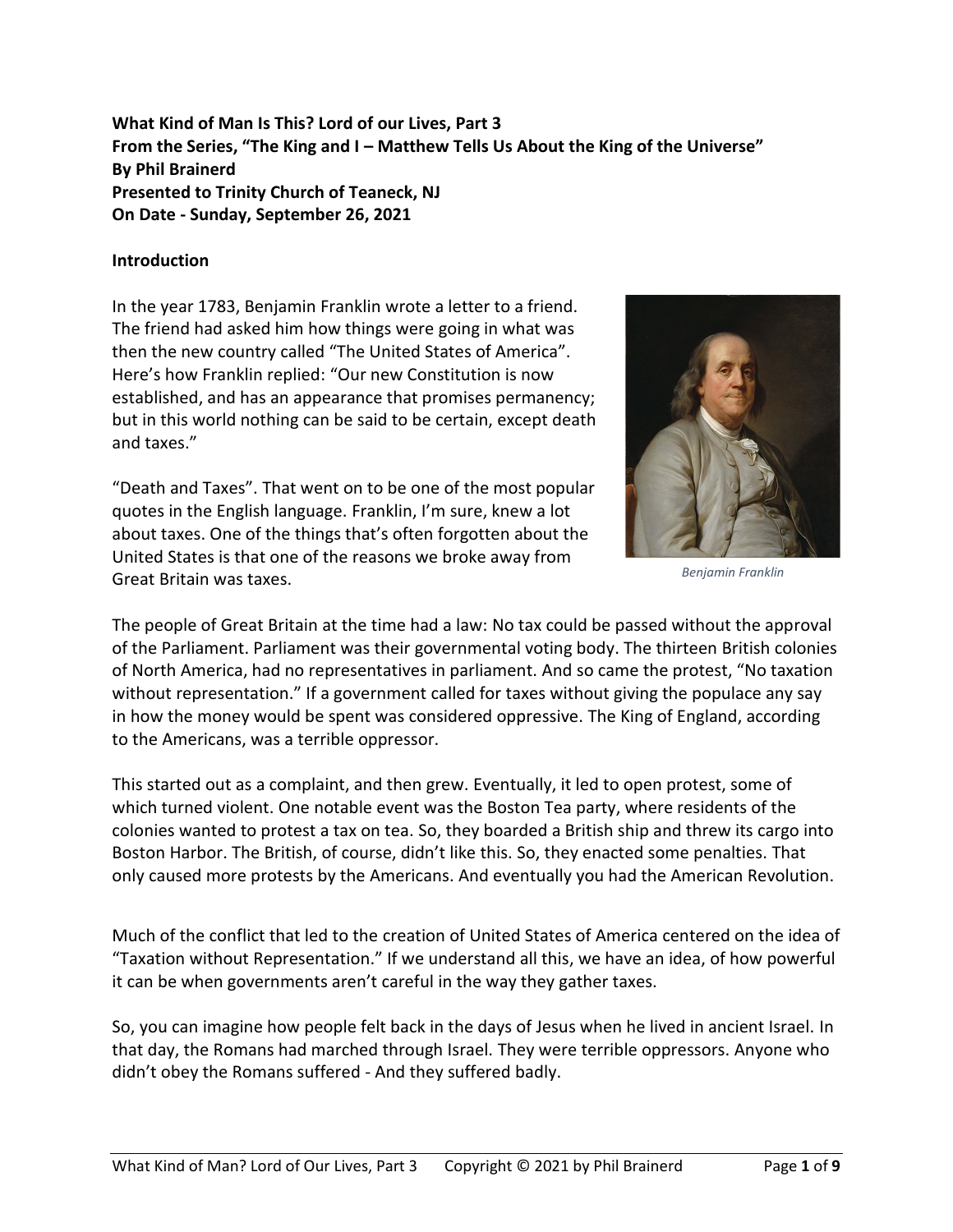Now, why would the Romans do this? Raising an army is a lot of trouble. It's expensive. Why wouldn't the Romans just stay home and enjoy the nice weather in Italy? Italy has always been a nice place. It's like New Jersey, only with twice as many beaches. There are beaches on both the east and the west sides of the country with warm water from the Mediterranean Sea splashing on the shores. Why would anyone ever leave?

Answer: Because invading countries was a way to make money - Lots of money.

The way to make money is through taxation. The Romans had a very simple formula. "Pay us taxes, or we kill you." And believe me, this was NOT taxation *with* representation. The Romans simply took as much as they could.

Because of this, the Romans were hated. There was only one group that was more hated than the Romans. We're going to learn about them today.

We're in our series, "The King and I – Matthew Tells Us About the King of the Universe." We're learning about the life of Jesus by working our way systematically through Matthew's book about him. It's a big book, so we're dividing it into some sub-series. We're calling the current one, "What Kind of Man Is This?" Today, we're going to learn that Jesus is worthy to be: Lord of our Life.

Why is Jesus worthy to be the Lord of our life? Let's find out why.

### **I. Who was Matthew?**

We'll start by meeting Matthew. Who was he?

9 As Jesus went on from there, he saw a man named Matthew sitting at the tax collector's booth. "Follow me," he told him, and Matthew got up and followed him. (Matthew 9:9)

So here we meet someone special: The author of the book we're studying. We don't know a lot about Matthew. In only two sentences though, we learn two very important things about this man.

### **A. He was a tax collector.**

Matthew was a tax collector. Why did we spend so much time in our introduction talking about taxes? Because taxes have always been a source of problems in world history. They were a big problem in ancient Israel. Let's learn a little more.

Collecting taxes is and always has been complicated. People can be very clever - They have always found ways to get around paying taxes. Here's how the Romans handled that: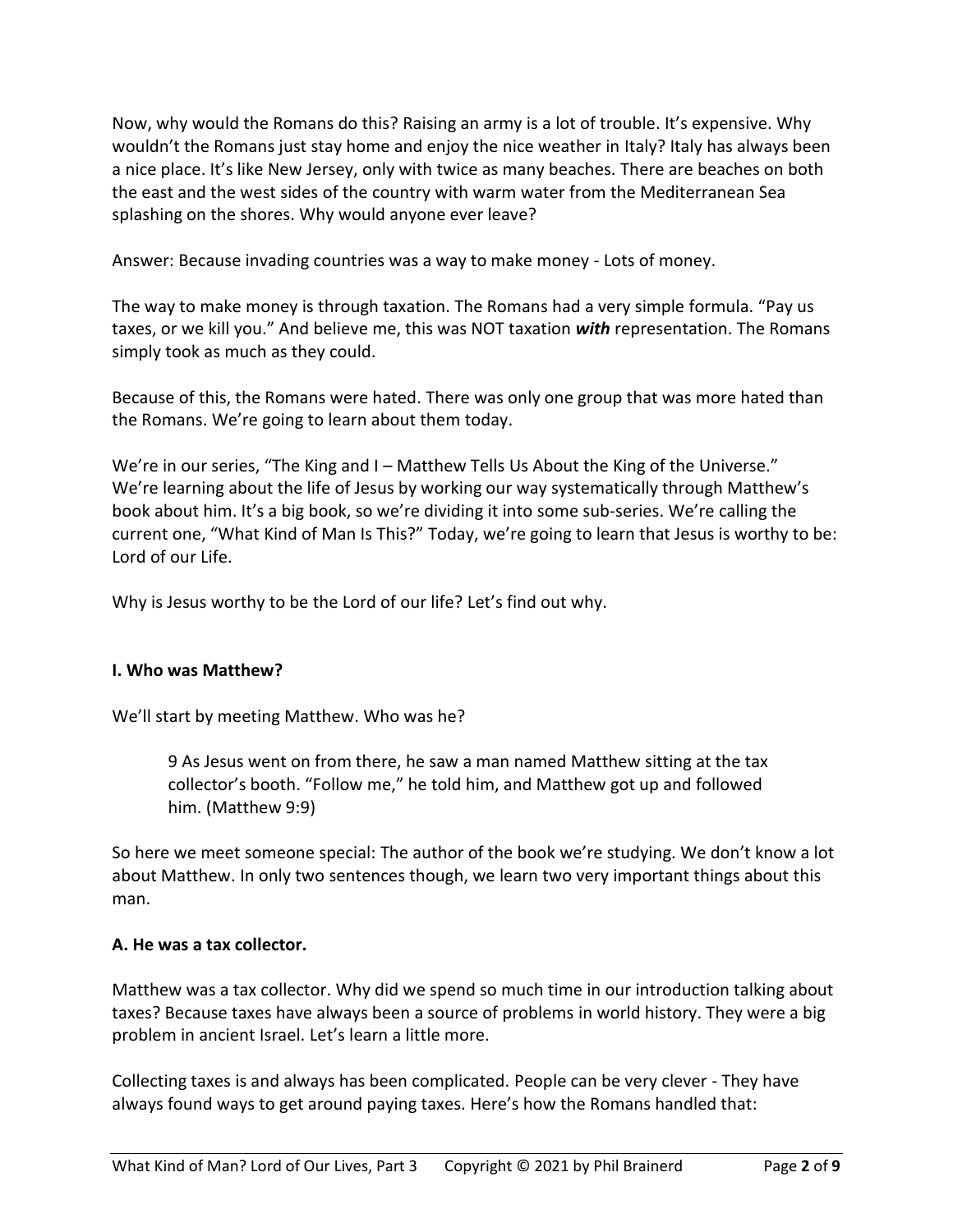Whenever they conquered a territory, they divided it up into regions. Then, they held an auction. A group of wealthy people would bid on the territories. The bid was based on how much tax money they thought they could collect.

Let's say they were bidding on the region of Jerusalem. Jerusalem was a big place with lots of people, and a center of commerce in Israel. So, there was a lot of potential tax money there. The first bidder says, "If you award me the territory of Jerusalem, I can raise 80 million shekels". The next says, "That's nothing! I can raise 90 million." A third says, "I can outdo the others – I'll raise 100 million shekels." The auctioneer says, "Sold to the man who commits to raising 100 million." From this point forward, the man who won Jerusalem was responsible to pay one hundred million shekels to Rome every year. Rome didn't care how it was done, as long as they got their money.

Why would people do this? Why would they offer large sums of money for a conquered territory? Because once they raised the money they owed to Rome, any money above that amount they could keep for themselves. So, if the man who offered a hundred million dollars could raise one hundred and ten, he got to keep the extra ten million. So, if you played this game the right way, you could make lots of money. Wealthy people who did this would become even more wealthy.

This is getting a little long but it's vitally important. Hang on for just a few more details of how this was done. The people who were allowed to participate in these auctions were either Roman citizens or people who were sympathetic to Rome. They all had one thing in common: They had no sympathy for the people in the conquered territories. In fact, they may not have seen the people in the conquered territories as people. They looked at a given region and didn't see the people living there: They didn't see human beings with dreams and aspirations. They certainly didn't see the pain of others. They only saw a pile of potential money. That was it.

This is important: *There have always been people like this* - Powerful people who view whole populations as a source of income and nothing more. They have been around for centuries and millennia. That's going to be important later in Matthew's book. Also, understanding this principle is an important part of developing a Biblical world view.

How did these people go about making their money in Jesus' day? In order for these people to get their money, they needed help. They knew that if they just went in and took money, they would meet resistance - Dangerous resistance. So, they needed help from local people - People who understood the language and culture of the region. In the case of territories in Israel, these helpers would be Jews.

So, here's the big problem: Again, there was no "taxation with representation". This was just money being taken from people and sent off to Rome. If you were a Jew, and you worked as a tax collector, you were helping the Romans to rob your fellow countrymen.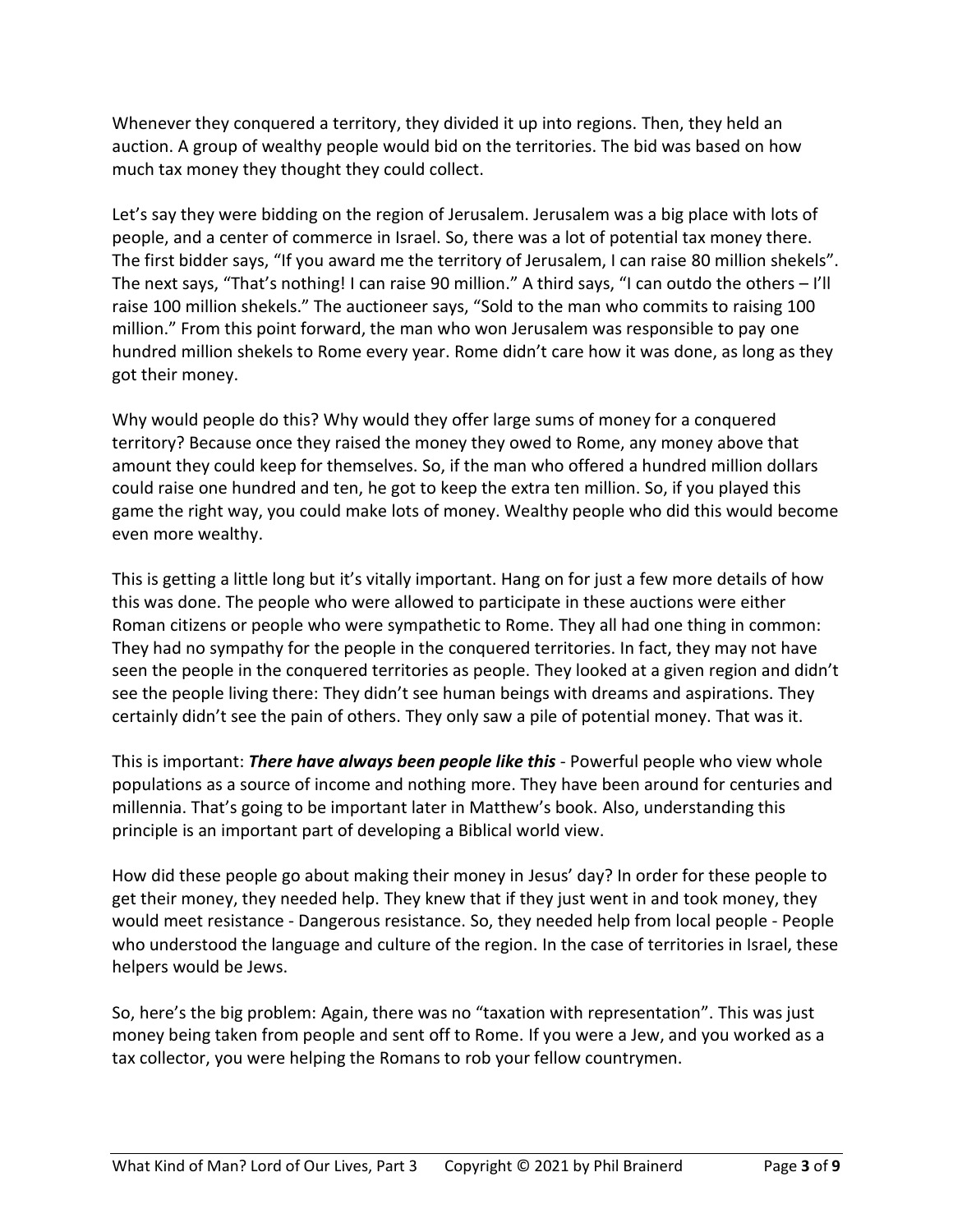So, why would some Jews do this to their fellow countrymen? Again, because there was lots of money to be made. Jews who agreed to do this were paid a lot. This was a way to get rich.

There's one final detail: The higher up you were in this process, the less visible you were. The Roman citizens who controlled the territories were rarely seen by the people living in the territories. The owners created organizations and hired high-level people from the Jewish nation to run those organizations. These high-level people were seen more by the public, but still not often. There was one group of people who were very visible to everyone. Those were the people at the bottom of the organization who actually went out into the population to collect the money.

We said a few minutes ago that there was a group of people who the Jewish people hated even more than the Romans. Well, here they are. This brings us back to Matthew. Do you know what Matthew did for a living? He sat in the tax collector's booth. Of the whole corrupt system of taxation in the Roman world, Matthew was in the most visible part.

The Jewish people hated the Romans. They hated paying taxes to the Romans. But most of all, their hatred focused on the part of the system that they could see. And Matthew was it. Matthew, as a tax collector, was among the most hated people in Israel.

And let's understand something: Matthew was a tax collector because he chose to be. There was nothing keeping him from finding more honest work. Matthew chose to make his living robbing his countrymen *because he wanted the money*. So understand this: *Matthew was a very bad man.* He represented a form of lowlife that is despised in every culture that has ever existed.

Who was Mathew? Matthew was a tax collector in ancient Israel. And he was a very, very bad man.

We said a moment ago that we learned two things about him. What's the second?

# **B. Matthew left everything to follow Jesus.**

As Jesus went on from there, he saw a man named Matthew sitting at the tax collector's booth. "Follow me," he told him, and *Matthew got up and followed him*. (Matthew 9:9 emphasis mine)

We've been looking at some stories lately that are also told by the gospel writers Mark and Luke. Let's look at what Luke has to say:

After this, Jesus went out and saw a tax collector by the name of Levi sitting at his tax booth. "Follow me," Jesus said to him, and Levi got up, left everything and followed him. (Luke 5:27-28)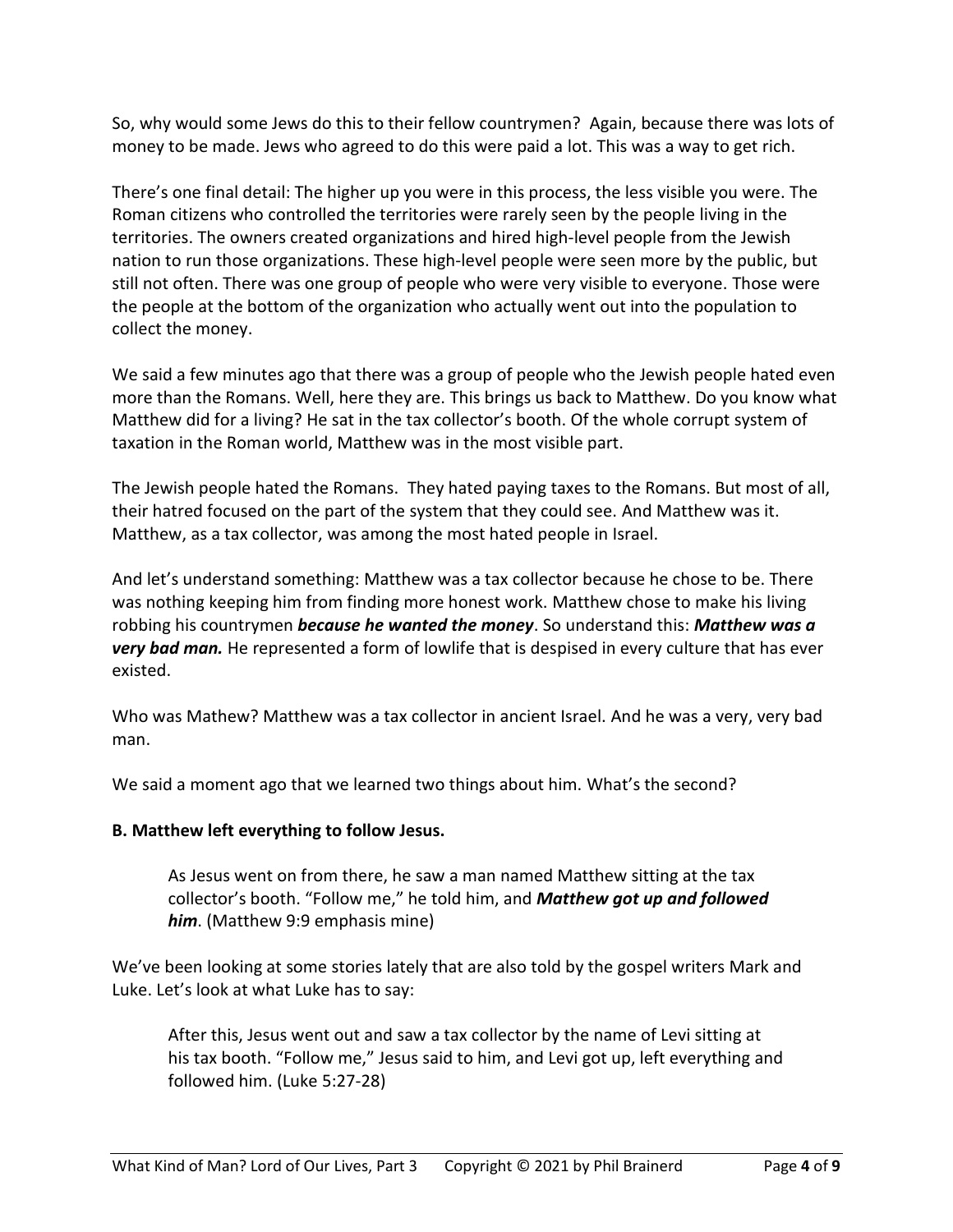Many people in Jesus' day went by several names. In Luke's book, Matthew is referred to as "Levi". They're the same man.

Luke takes a detail that you might infer in Matthew's book, and he makes it blatant. Matthew didn't just leave for a little while, only to come back to his lifestyle later. He left everything. He gave up the ability to make large sums of money in order to follow Jesus. He knew that once he left, he could never be allowed to come back.

How much time did Matthew need to think about this? He made his decision the moment he was invited. Let's compare this to some others we met in our recent series.

A few sessions back in Matthew 8, we met a teacher of the law who declared that he would follow Jesus anywhere. Jesus had to warn this man that following him was not a job. There was no steady income, no permanent home, no benefits. Just the opposite – following Jesus in those days was a good way to become homeless and poor. After being warned by Jesus about this, we didn't hear any more from that man.

A little while later we met a man who was called by Jesus the same way Matthew was. Jesus invited the man to follow him. But the man answered, "First, let me go and bury my father." We learned that the phrase "bury a father" didn't mean physically put your dead father in the ground. It referred to a son staying home until the father died so that he could receive his inheritance. Jesus rebuked that man. Afterwards, we didn't hear any more from him, either.

But not Matthew.

Matthew was not imagining money that he could make in the future. He didn't need a job. He had a good one that made lots of money. He wasn't thinking about an inheritance that he would receive years down the road. He had the ability to make more money than a lot of his contemporaries - And he left it in an instant.

Why? Because when Matthew looked at Jesus, he saw someone who was worthy to be the Lord of his life.

Let's learn one more thing about Matthew. We're going to find that Matthew was very excited about following Jesus. Let's read.

While Jesus was having dinner at Matthew's house, many tax collectors and sinners came and ate with him and his disciples. (Matthew 9:10)

How do we know that Matthew was excited about following Jesus? Because the first thing he did was throw a party and invite all his friends. Matthew didn't just disappear. He didn't quietly pack up and leave. He didn't leave all his friends wondering what happened to him. He threw a big dinner and invited all his friends. Why? So that they could meet Jesus, too. That's what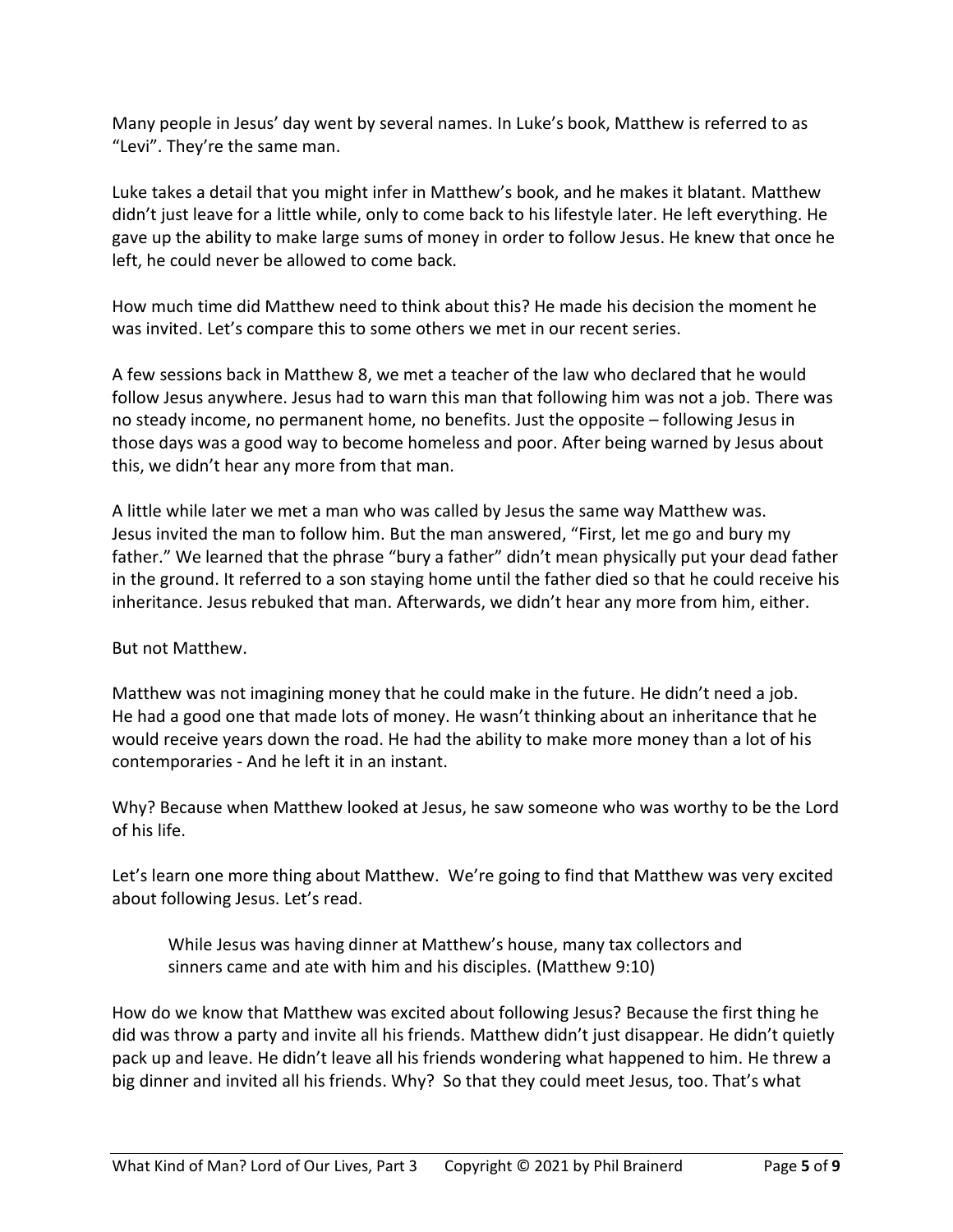someone does when they're excited about something. They want all their friends to have it, too.

Who were Matthews friends? Tax collectors and sinners. Think about this: Matthew was a tax collector. Tax collectors were hated. So, none of the quote "good people" wanted them around. So, if a tax collector wanted company, he had to hang around with other tax collectors. Along the way, you pick up some other people who don't fit in. Perhaps criminals? Perhaps some "women of dubious character"? Matthew's friend were all people who might be called "undesirables." And they were all invited to the party.

## **II. Why did Jesus Call Matthew?**

Now that we know some things about Matthew, let's ask a question: Why would Jesus want to hang around with "undesirables"? And why would he call Matthew to follow him? Let's read on and find out.

When the Pharisees saw this, they asked his disciples, "Why does your teacher eat with tax collectors and sinners?" (Matthew 9:11)

It seems the Pharisees had some questions about this. Now, the Pharisees had a number of faults. Among them was, shall we say, a certain lack of courage. They saw Jesus do something they didn't like. Instead of asking him, they asked some of his disciples.

Why did they do this? Let me suggest that the purpose wasn't to get an answer: In their minds, this was a rhetorical question. Remember, Jesus has criticized the Pharisees. Back in Matthew 5 he said: "For I tell you that unless your righteousness surpasses that of the Pharisees and the teachers of the law, you will certainly not enter the kingdom of heaven." (Matthew 5:20)

So, here the Pharisees think they can get Jesus back. They're saying, "If he thinks he's so righteous, then why does he hang around with such lowlife?" Maybe they can peel off a few of his disciples by insulting him behind his back?

Jesus was totally aware of what they were up to.

On hearing this, Jesus said, "It is not the healthy who need a doctor, but the sick. But go and learn what this means: 'I desire mercy, not sacrifice.' For I have not come to call the righteous, but sinners." (Matthew 9:12-13)

In saying this, Jesus gives an answer in three parts. All three parts are addressed directly to the Pharisees.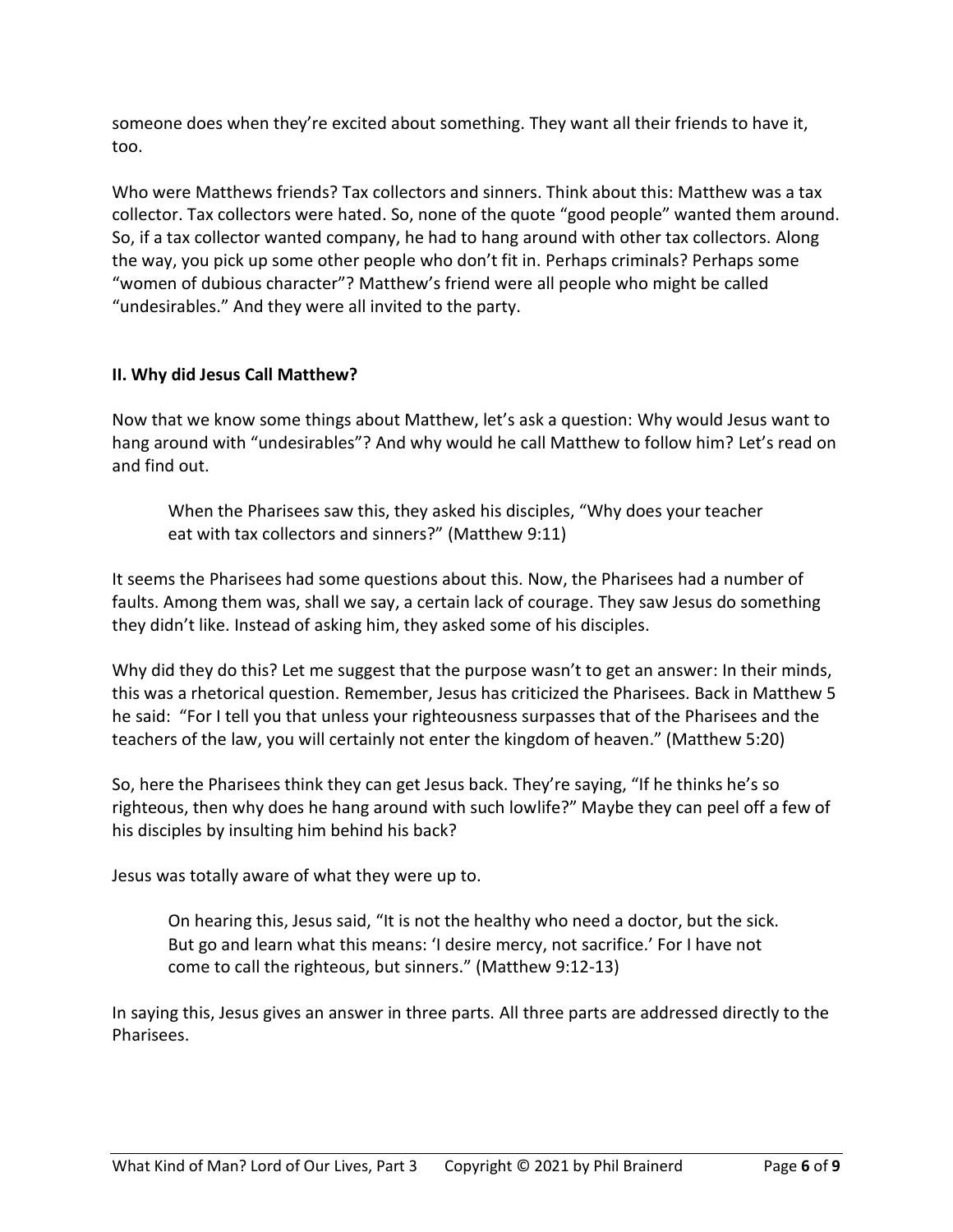"It is not the healthy who need a doctor, but the sick."

What would life be like if no one ever got sick? We wouldn't need doctors, right? But people do get sick, and that's why we need doctors. Imagine that someone trains to be a doctor, but only wants to hang around with healthy people? Life would be easy. They would never get their hands dirty. They would never have to do any real work. Those doctors could charge money to do very little. As I said, this is pointed directly at the Pharisees. Real doctors are happy to help sick people. Jesus is saying, "If you were all doing your jobs, you'd be in here - Not hiding outside."

Then Jesus makes his second point:

"But go and learn what this means: 'I desire mercy, not sacrifice.'"

Jesus is quoting the prophet Hosea (For those who want to read more, Hosea 6). To understand this, you have to understand something: People are important to God. All people. Everywhere. Even those that we consider to be inconvenient.

The Pharisees believed that all God cared about was following the rules. That meant, you did things like tithing. That meant offering sacrifices in the temple at the proper times. That meant staying out of trouble. People who wanted to participate in that lifestyle were the "good people". People who didn't were the "bad people." To the Pharisees, the "bad people" were disposable - You avoided them.

To this, Jesus said, "no". The point of a sacrifice is that it honors and please God. God thinks that people are important. So, what he prefers is compassion and mercy. If you want to honor him, you need to value people like he does. If someone doesn't want to follow a godly lifestyle, you need to be reaching out to those people rather than ignoring and avoiding them. You need to be involved in their healing - Not their rejection.

And then Jesus drives it home:

"For I have not come to call the righteous, but sinners."

If the whole world was full of perfect people, Jesus wouldn't have needed to come. But the world is full of sinful and broken people. That's why Jesus came. In fact, that's all there is in the world - Sinful and broken people. Let's be reminded again of the words of the Apostle Paul:

…for all have sinned and fall short of the glory of God (Romans 3:23)

Why did Jesus hang around with tax collectors and sinners? Because often times, people who live in obvious sin are aware of their sin. Previously, when Jesus called to a teacher of the law, the teacher could only think of the lifestyle he already had. Religious teaching was a job - A convenient job. A job with a salary, nice clothes, and a home. In his mind, the teacher didn't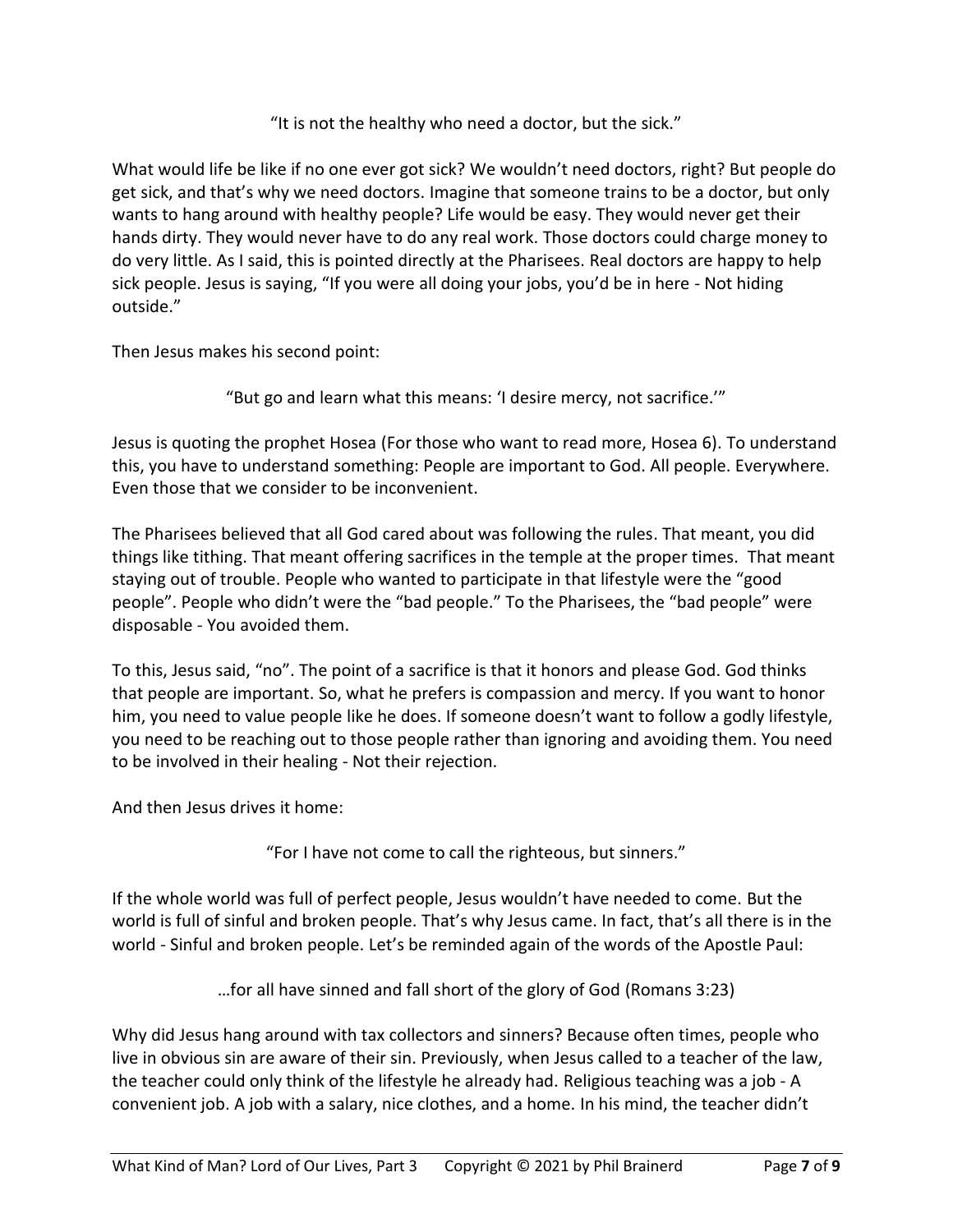have to hang around with troubled people. So Jesus had to remind that man that following him was not a job.

When Jesus asked another man to follow him, the man decided that getting an inheritance was more important. He figured he had all the time in the world. He could come back to Jesus later. He figured that because he had no idea of his own sin and the danger he was in.

But then we meet Matthew. He was a tax collector. He was a very bad man - And apparently, he knew it. So, when Jesus called to him, he knew what he was being offered: A chance to be free from his sin. When he heard that, he jumped right up.

And it turns out Matthew cared about people. He cared about his friends. So, he immediately invited them all to meet friend Jesus. Once again, we get an interesting detail when we read Mark's version of the story:

While Jesus was having dinner at Levi's house, many tax collectors and sinners were eating with him and his disciples, *for there were many who followed him*. (Mark 2:15, emphasis mine )

Among the Pharisees, there were many who rejected Jesus. That's because they saw themselves as wonderful people who didn't need any help from God. Among the tax gatherers and sinners were many who saw that they were sinners. And so, when Jesus invited them, they followed.

## **IV. What does this mean for us today?**

Now that we've met Matthew, the author of the book we're studying, we can ask a question: What does this mean for us today? As it often does, it means lots of things.

Let's focus on just a few points: We'll ask: How do you view yourself? Who do you resemble more? A pharisee, or a tax collector?

Are you like the Pharisees? Are you someone who has it all together? Are you someone who has no need, or little need of Jesus? I mean hey, you follow the rules!

Or are you like Matthew? Are you someone who realizes that there are problems in your life? Sin. If you're like Matthew, then you need Jesus.

Now, some who are reading were like Matthew at one time. You understood your need for a Savior. So, at the time, you asked Jesus to forgive you. But, oh my, how easy it is to forget those days.